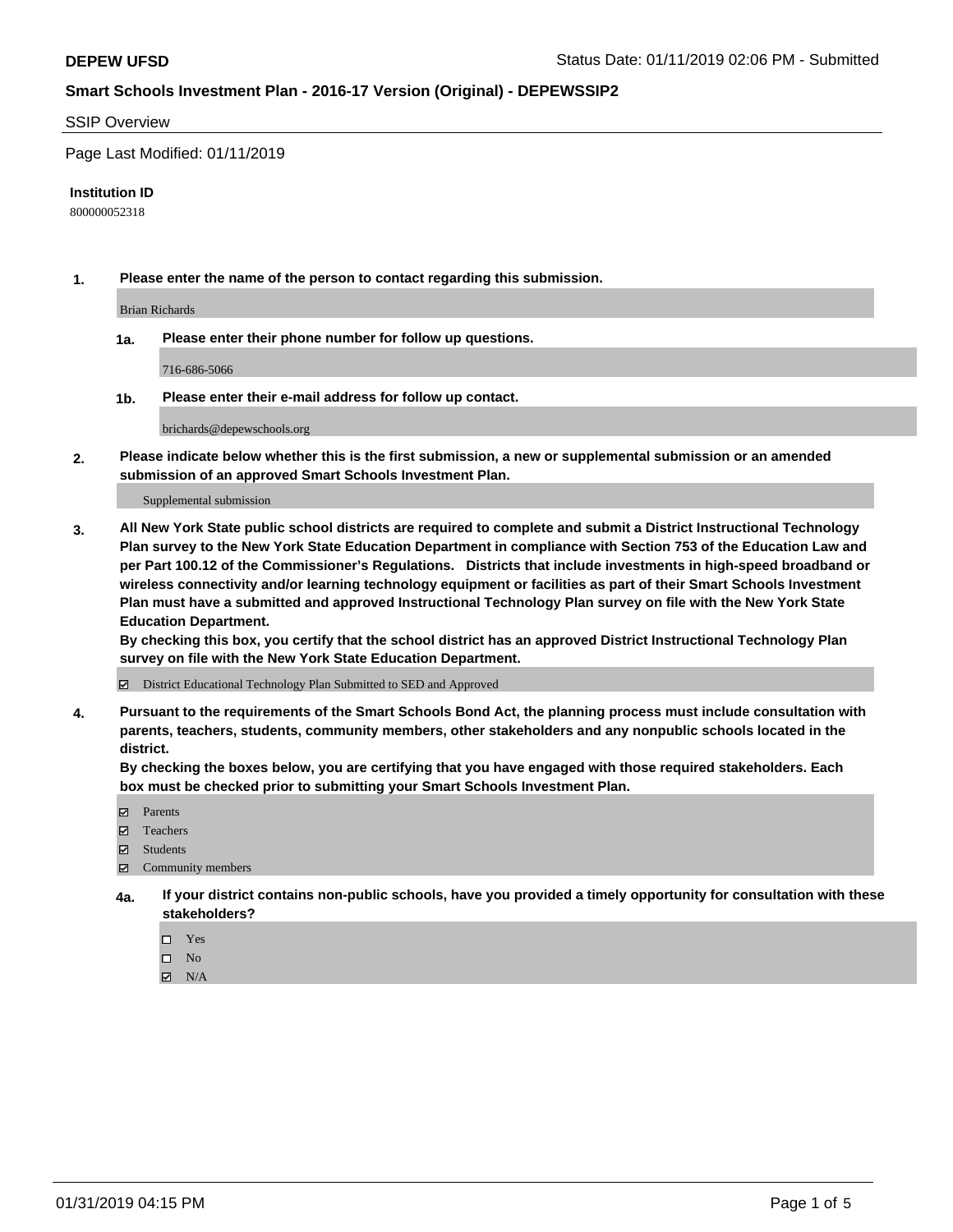### SSIP Overview

Page Last Modified: 01/11/2019

### **5. Certify that the following required steps have taken place by checking the boxes below: Each box must be checked prior to submitting your Smart Schools Investment Plan.**

- The district developed and the school board approved a preliminary Smart Schools Investment Plan.
- $\boxtimes$  The preliminary plan was posted on the district website for at least 30 days. The district included an address to which any written comments on the plan should be sent.
- $\boxtimes$  The school board conducted a hearing that enabled stakeholders to respond to the preliminary plan. This hearing may have occured as part of a normal Board meeting, but adequate notice of the event must have been provided through local media and the district website for at least two weeks prior to the meeting.
- The district prepared a final plan for school board approval and such plan has been approved by the school board.
- $\boxtimes$  The final proposed plan that has been submitted has been posted on the district's website.
- **5a. Please upload the proposed Smart Schools Investment Plan (SSIP) that was posted on the district's website, along with any supporting materials. Note that this should be different than your recently submitted Educational Technology Survey. The Final SSIP, as approved by the School Board, should also be posted on the website and remain there during the course of the projects contained therein.**

smart schools investment plan boe 1-19-16-1.ppsx SSIP Depew 15-16.pdf

**5b. Enter the webpage address where the final Smart Schools Investment Plan is posted. The Plan should remain posted for the life of the included projects.**

http://5il.co/bdz

**6. Please enter an estimate of the total number of students and staff that will benefit from this Smart Schools Investment Plan based on the cumulative projects submitted to date.**

2,007

**7. An LEA/School District may partner with one or more other LEA/School Districts to form a consortium to pool Smart Schools Bond Act funds for a project that meets all other Smart School Bond Act requirements. Each school district participating in the consortium will need to file an approved Smart Schools Investment Plan for the project and submit a signed Memorandum of Understanding that sets forth the details of the consortium including the roles of each respective district.**

 $\Box$  The district plans to participate in a consortium to partner with other school district(s) to implement a Smart Schools project.

**8. Please enter the name and 6-digit SED Code for each LEA/School District participating in the Consortium.**

| Partner LEA/District | <b>SED BEDS Code</b> |
|----------------------|----------------------|
| (No Response)        | (No Response)        |

**9. Please upload a signed Memorandum of Understanding with all of the participating Consortium partners.**

(No Response)

**10. Your district's Smart Schools Bond Act Allocation is:**

\$1,622,349

**11. Enter the budget sub-allocations by category that you are submitting for approval at this time. If you are not budgeting SSBA funds for a category, please enter 0 (zero.) If the value entered is \$0, you will not be required to complete that survey question.**

|                     | Sub-<br>Allocations |
|---------------------|---------------------|
| School Connectivity | O                   |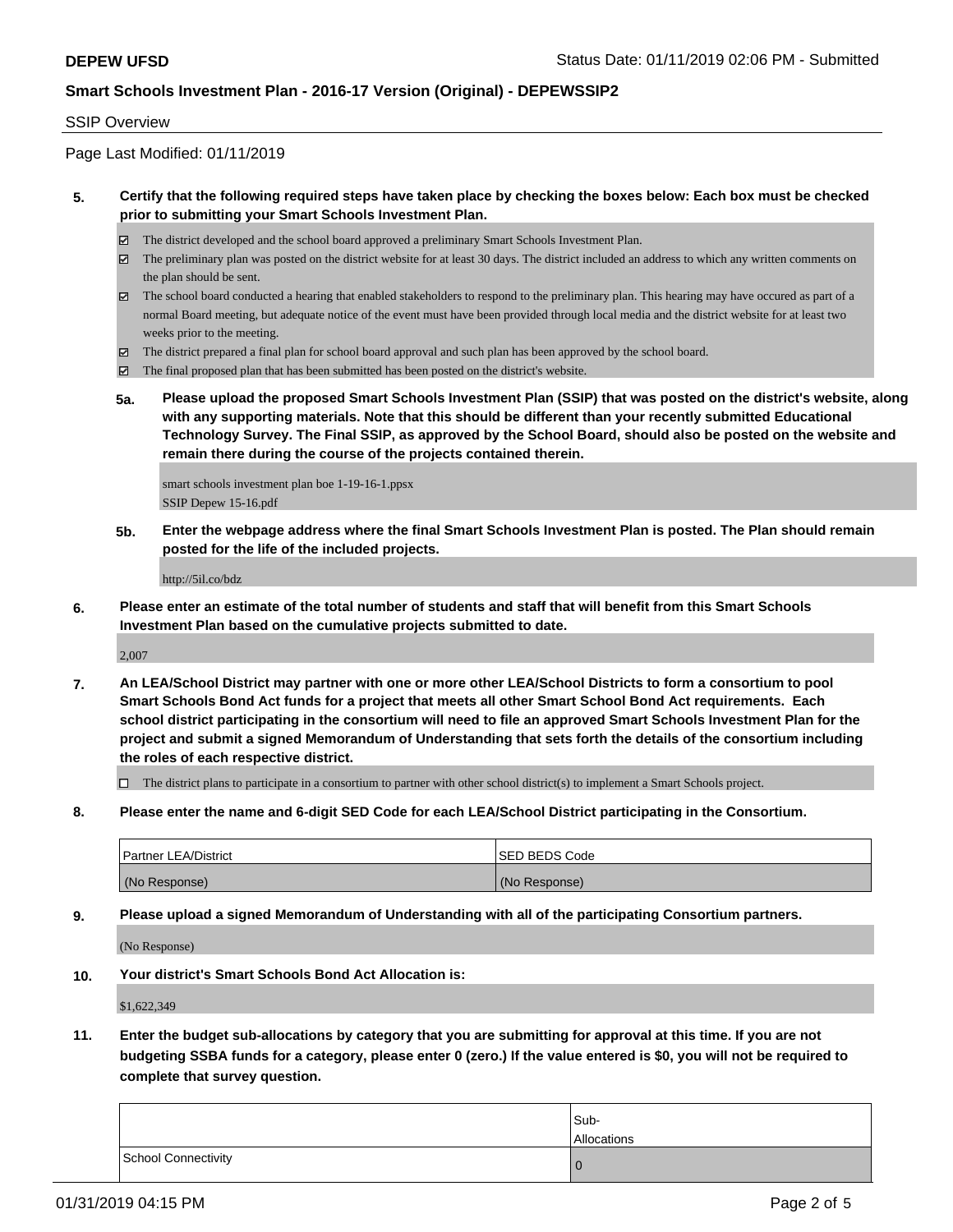# SSIP Overview

Page Last Modified: 01/11/2019

|                                       | Sub-        |
|---------------------------------------|-------------|
|                                       | Allocations |
| Connectivity Projects for Communities | $\Omega$    |
| Classroom Technology                  | $\Omega$    |
| Pre-Kindergarten Classrooms           | $\Omega$    |
| Replace Transportable Classrooms      | $\Omega$    |
| High-Tech Security Features           | 269,115     |
| Totals:                               | 269,115     |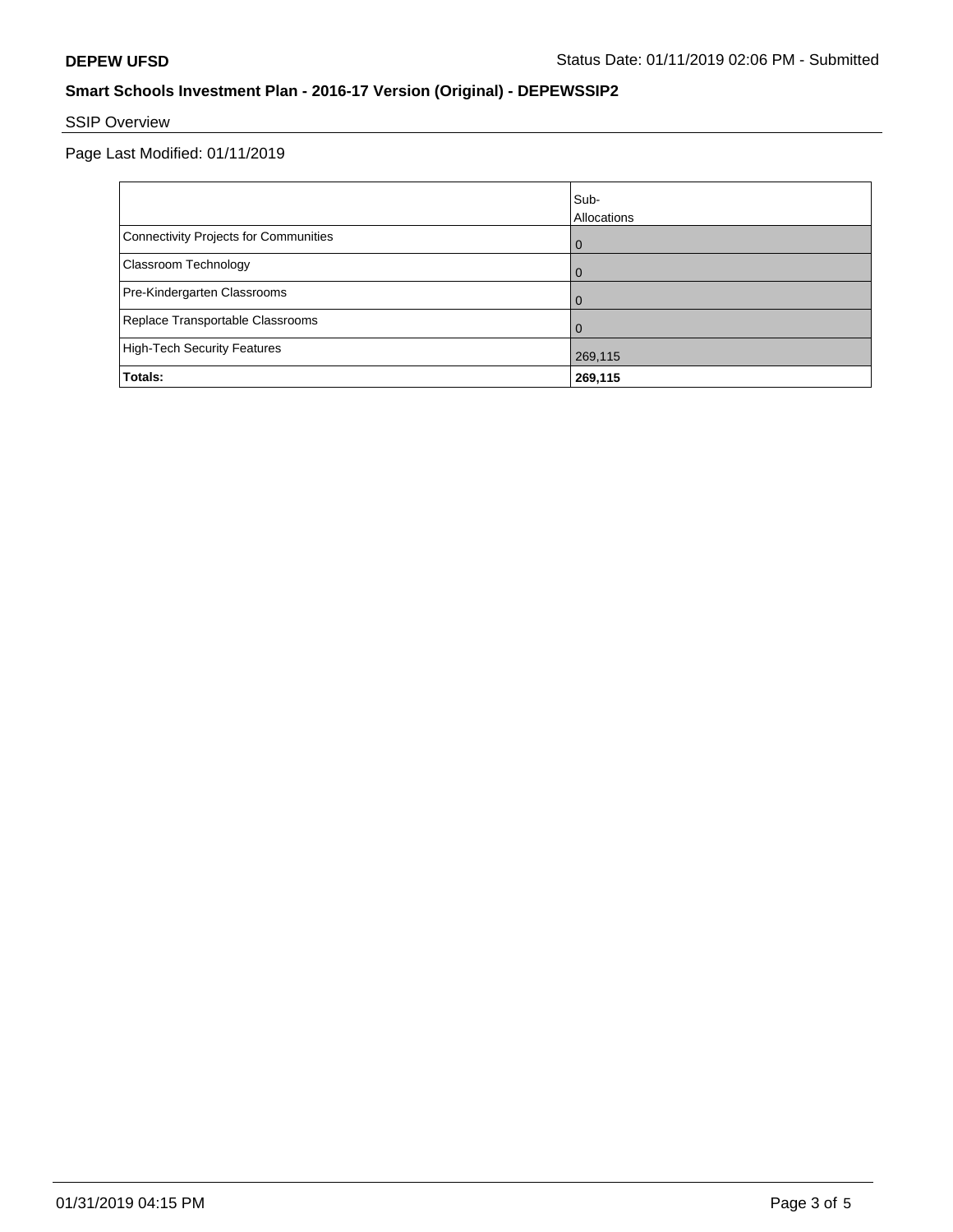### High-Tech Security Features

### Page Last Modified: 01/11/2019

**1. Describe how you intend to use Smart Schools Bond Act funds to install high-tech security features in school buildings and on school campuses.**

Depew Schools is planning to improve our security surveillance system to better protect our students, staff and visitors. The District's current video surveillance system is outdated and failing; and needs to be replaced. Upgrades include cameras, video recorders, cabling and installation services. Additional cameras will be placed at the entry doors that are used for student, staff, delivery and public access. Upgraded video recorders will capture and hold 30 days of camera activity. We believe the visitor surveillance system will be a strong supplement to our current security measures. It will continue to monitor activities when security personnel are off duty but the buildings are still accessible for after-school events.

**2. All plans and specifications for the erection, repair, enlargement or remodeling of school buildings in any public school district in the State must be reviewed and approved by the Commissioner. Districts that plan capital projects using their Smart Schools Bond Act funds will undergo a Preliminary Review Process by the Office of Facilities Planning.** 

**Please indicate on a separate row each project number given to you by the Office of Facilities Planning.**

| <b>Project Number</b> |  |
|-----------------------|--|
| 14-07-07-03-7-999-003 |  |

#### **3. Was your project deemed eligible for streamlined Review?**

| □ | Yes |
|---|-----|
| ⊽ | No  |

**4. Include the name and license number of the architect or engineer of record.**

| Name              | License Number |
|-------------------|----------------|
| Shawn Wright, AIA | 29492          |

**5. If you have made an allocation for High-Tech Security Features, complete this table. Note that the calculated Total at the bottom of the table must equal the Total allocation for this category that you**

**entered in the SSIP Overview overall budget.**

|                                                      | Sub-Allocation |
|------------------------------------------------------|----------------|
| Capital-Intensive Security Project (Standard Review) | 9,270          |
| Electronic Security System                           | 214,992        |
| <b>Entry Control System</b>                          | (No Response)  |
| Approved Door Hardening Project                      | (No Response)  |
| <b>Other Costs</b>                                   | 44,853         |
| Totals:                                              | 269,115        |

**6. Please detail the type, quantity, per unit cost and total cost of the eligible items under each sub-category. This is especially important for any expenditures listed under the "Other" category. All expenditures must be capital-bond eligible to be reimbursed through the SSBA. If you have any questions, please contact us directly through smartschools@nysed.gov.**

**Add rows under each sub-category for additional items, as needed.**